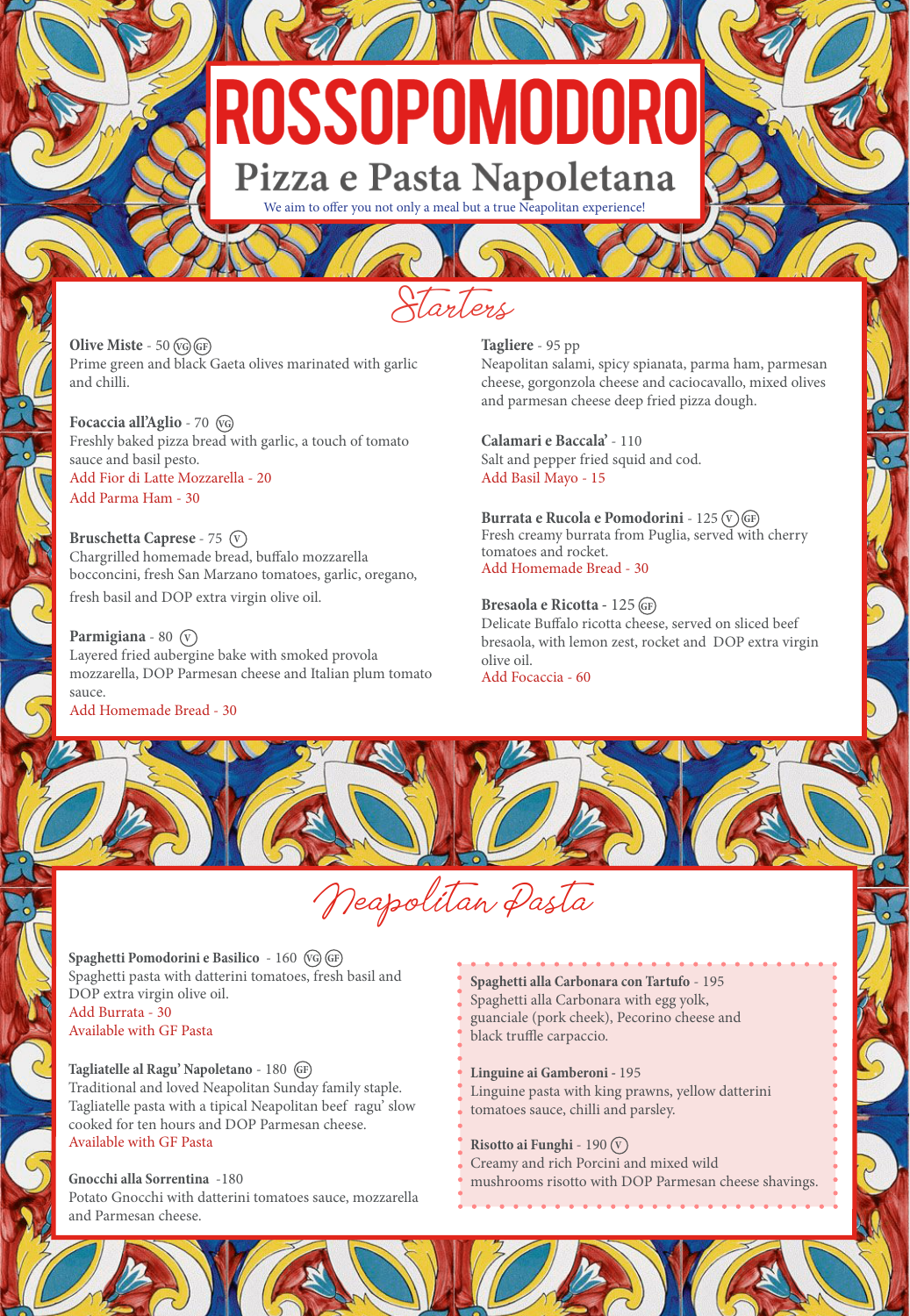Neapolitan Pizza

**Our traditional pizza dough is artisanally crafted using knowledge passed down from generation to generation. The dough is left to mature for at least 24 hours, resulting in a healthier and lighter pizza base. GF Gluten-free dough available upon request + 20 kr**

**Marinara** - 130 **VG GF** The most classic pizza found throughout the streets of Napoli. Italian plum tomato sauce, garlic, oregano and fresh basil. (No cheese) Add Cetara Anchovies - 30 Add Gaeta Black Olives - 20

**Margherita** -  $150$  (GF)  $\widehat{V}$ Invented in 1889 to honour Queen Margherita of Savoy and celebrate the Italian unification. Italian plum tomato sauce, Neapolitan fior di latte mozzarella, DOP extra virgin olive oil and basil.

**Verace DOP** - 170 (GF) (V) Italian plum tomato sauce, buffalo mozzarella, DOP extra virgin olive oil and fresh basil. Add Parma Ham - 30

**Diavola** - 170 **GF** Italian plum tomato sauce, fior di latte mozzarella, spicy Calabrian spianata salami and 'Nduja, with fresh basil. Add Mushrooms - 20 Add Aubergines - 20

**Cinque Formaggi** - 170  $(F)$   $(\overline{v})$ Smoked provola mozzarella, DOP Gorgonzola, caciotta di bufala, Pecorino, DOP Parmesan cheese and cream. Add Spicy Spianata Salami - 30 Add Mushrooms - 20

**Capricciosa** - 180 **GF** Italian plum tomato sauce, fior di latte mozzarella, mushrooms, cooked ham, artichokes, black olives from Gaeta and fresh basil. Make it Vegan.

**Verduretta** - 170 **GF**  $(v)$ Italian plum tomato sauce, fior di latte mozzarella, aubergines, courgettes, peppers, DOP Parmesan cheese and fresh basil. Make it Vegan.

**Napoletana** - 170 **GF** Italian plum tomato sauce, fior di latte mozzarella, premium Cetara anchovies, garlic, oregano and fresh basil. Add Gaeta Black Olives - 20

# **Ventura** - 180 **GF**

Fior di latte mozzarella, Parma ham, rocket, DOP Parmesan cheese shavings, DOP extra virgin olive oil and fresh basil. Add Buffalo Mozzarella - 30

Add Cherry Tomatoes - 20

### **Calzone Ricotta e Salame** - 180

Smoked provola mozzarella, Neapolitan salami, buffalo ricotta cheese, Italian plum tomato sauce and fresh basil. Add Mushrooms - 20

## **Salsiccia e Friarielli** - 180 **GF**

A very traditional pairing of pork sausage and Neapolitan friarielli, chilli and garlic, smoked provola mozzarella and fresh basil.

Add Spicy Spianata Salami - 30

#### **Gialla Provola e 'Nduja**- 170

Yellow datterini tomatoes, smoked provola mozzarella, spicy 'Nduja and basil.

#### **Pizza Fritta**- 180

Deep fried calzone, filled with smoked provola mozzarella, Neapolitan salami, buffalo ricotta cheese, Italian plum tomato sauce and fresh basil.

# **Add toppings to any pizza**

**20 : Aubergines - Mushrooms - Gaeta Black Olives - Courgettes - Artichokes - Rocket - Parmesan Shavings - Cherry Tomatoes**

30 : Buffalo Mozzarella - Black Truffle - Burrata Cheese - Buffalo Mozzarella Bocconcini - Fior di Latte Mozzarella - Smoked Provola Mozzarella - Vegan Cheese - Gorgonzola Cheese - Buffalo Ricotta - Spicy Salami - Parma Ha

We want as many people as possible to enjoy our pizza and so we are pleased to offer several of them using gluten free ingredients. Our gluten free dishes are not suitable for coeliacs; despite our best efforts we are not a gluten free restaurant and cross contamination might occur. For more info check: rossopomodoro.dk/dietaryinformation

**GF** Gluten-Free **<sup>V</sup>** Vegetarian **VG** Vegan DOP Protected Designated Origin